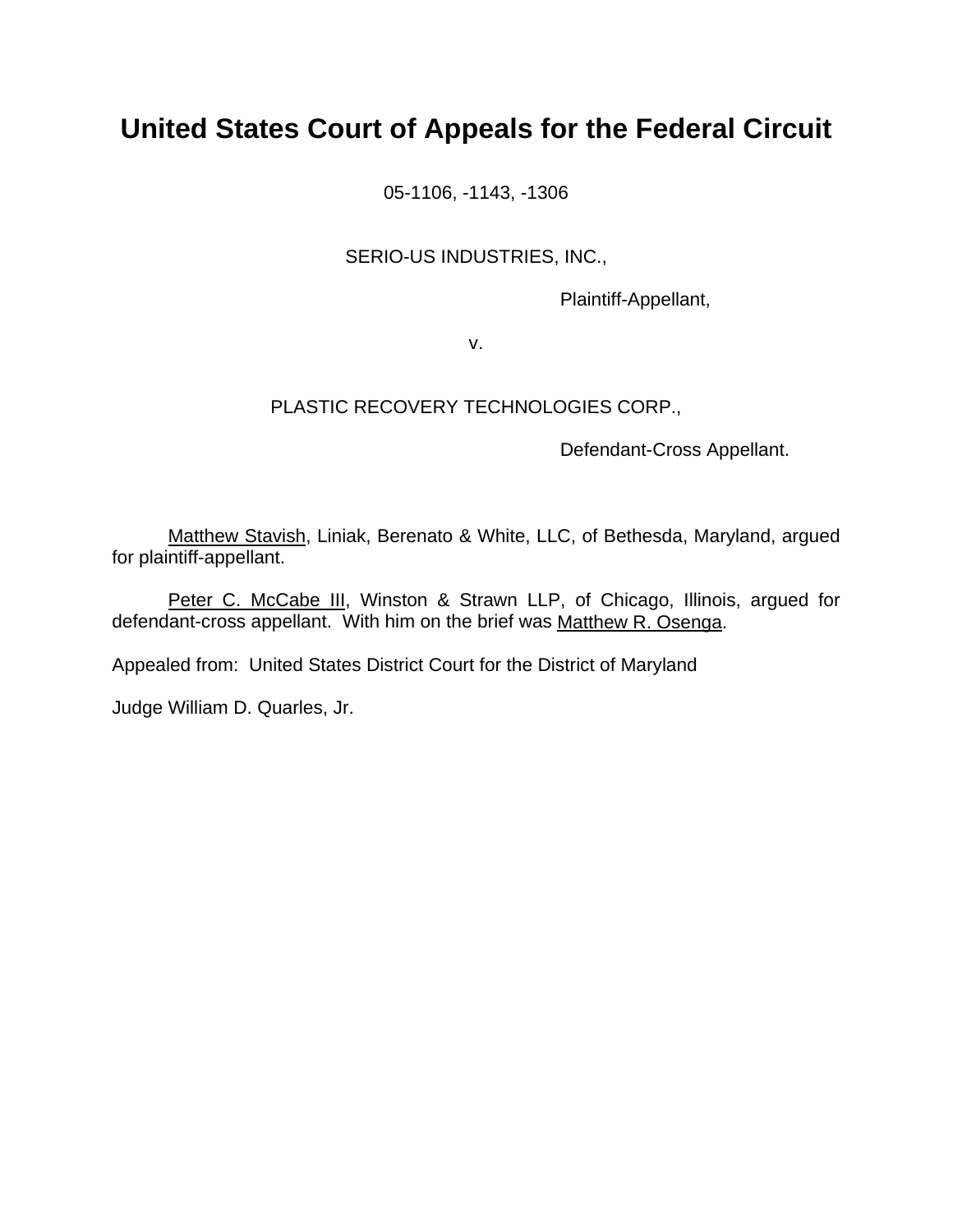# **United States Court of Appeals for the Federal Circuit**

05-1106,-1143,-1306

SERIO-US INDUSTRIES, INC.,

Plaintiff-Appellant,

v.

PLASTIC RECOVERY TECHNOLOGIES CORP.,

\_\_\_\_\_\_\_\_\_\_\_\_\_\_\_\_\_\_\_\_\_\_\_\_\_\_\_

\_\_\_\_\_\_\_\_\_\_\_\_\_\_\_\_\_\_\_\_\_\_\_\_\_\_\_

Defendant-Cross Appellant.

DECIDED: August 10, 2006

Before LOURIE, RADER, and LINN, Circuit Judges.

RADER, Circuit Judge.

 Serio-US Industries, Inc. (Serio-US) sued Plastic Recovery Technologies Corp. (PRT) in the United States District Court for the District of Maryland for infringement of claims 1-3 of United States Patent Number 5,094,358 ('358 patent) and claim 1 of United States Patent Number 5,662,364 ('364 patent). PRT counter-claimed against Serio-US for state law tortious interference and unfair competition, and Lanham Act violations (§ 43(a)). Following a jury trial, the trial court entered a judgment of noninfringement in favor of PRT. Serio-US Indus., Inc. v. Plastic Recovery Tech., Corp., No. WDQ-03-1382 (D. Md. Oct. 19, 2004). In addition, the trial court denied PRT's motion for judgment as a matter of law (JMOL) on its counter-claims of Lanham Act violations, tortious interference, and unfair competition. The trial court also denied PRT's motion for attorney fees under 35 U.S.C. § 285 and 15 U.S.C. § 1117(a). In its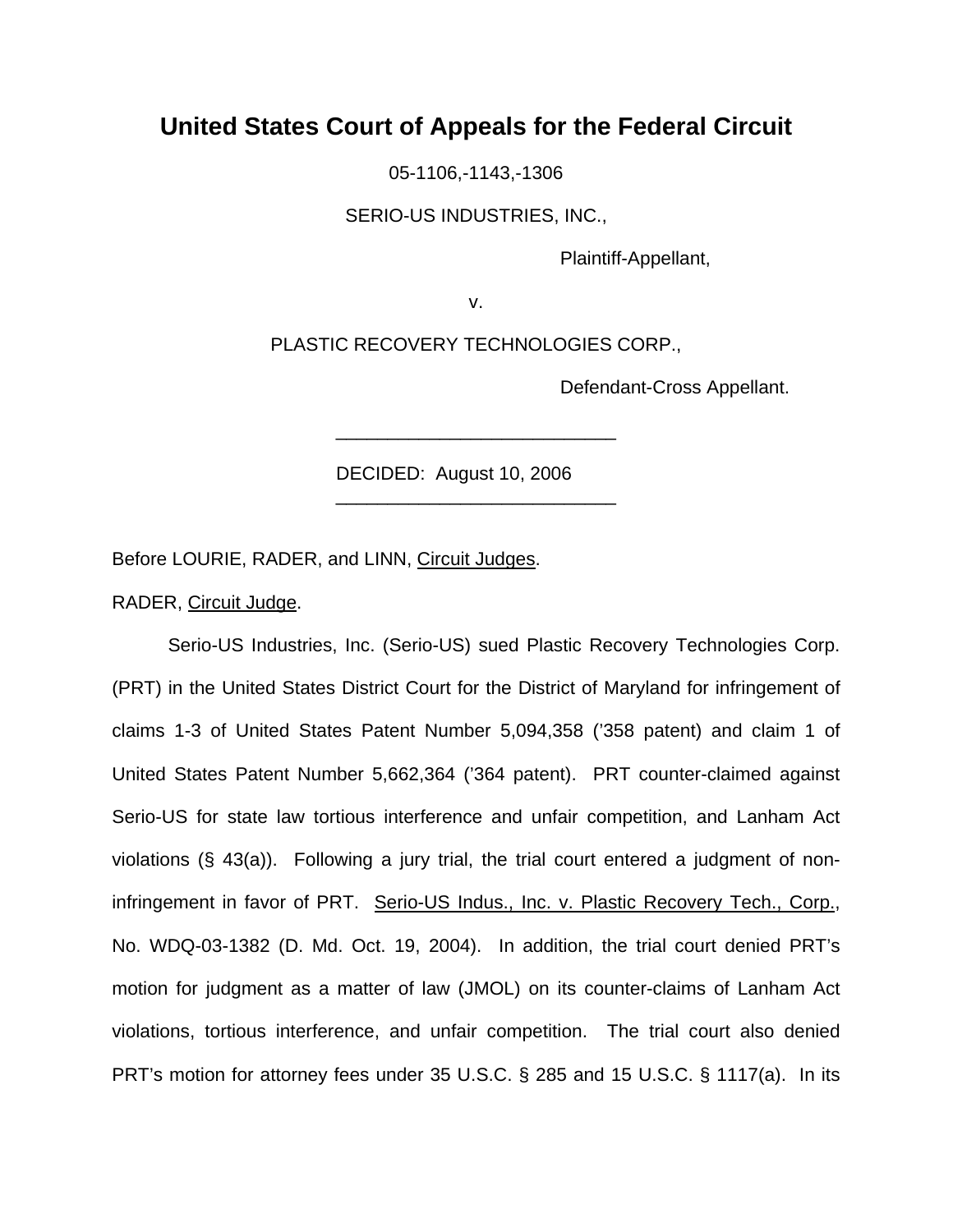appeal, Serio-US asserts the trial court committed error in admission of particular evidence and on claim construction; PRT cross-appeals the trial court's denial of its JMOL and 35 U.S.C. § 285 motion. Because the record adequately supports the trial court's claim construction and other rulings, this court affirms.

I.

Serio-US manufactures and sells automatic locks for dumpsters. These "automatic" locks use gravity to open the dumpster as it is lifted by the trash truck. The '358 and '364 patents claim these inventions. Serio-US owns the '358 patent and exclusively licenses the '364 patent. PRT made and sold a competing lock. PRT had been designing and building its competing lock since approximately 2001.

The '358 and '364 patents claim different versions of dumpster-locking mechanisms. Both disclosed a gravity-actuated dumpster lock that prevents a dumpster from opening until inverted for emptying. Generally, the '358 patent discloses a "locking mechanism" that is comprised of an L-shaped lockover arm, locking bar, and locking bar rotation arresting means. The '364 patent generally disclosed a "latching mechanism" comprised of a latching arm, a slide member, a guide member and a trigger means for automatically latching said slide member to said guide member.



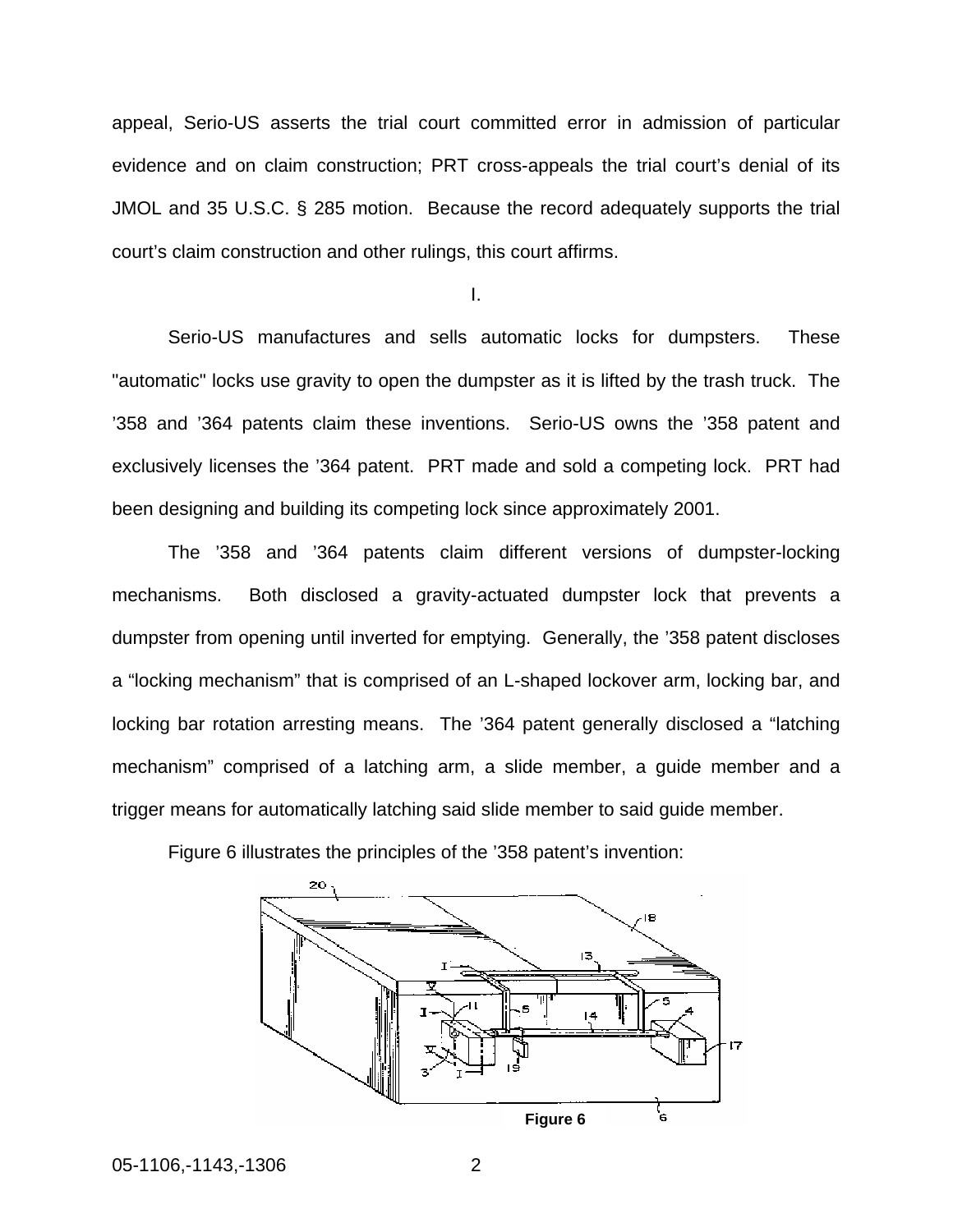Serio-US appeals the trial court's construction of the claim terms "on a front side of said container" and "locking bar rotation arresting means" in claim 1 of the '358 patent:

1. An automatic pivoting locking mechanism for a dumpster container

having a hinged lid, said locking mechanism comprising:

- at least one L-shaped lockover arm mounted for pivotal rotation about a pivot axis on a front side of said container;
- a locking bar supporting said L-shaped lockover arm for pivotal rotation about said pivot axis on said front side of said container; and
- a locking bar rotation arresting means for securing said locking bar in a locking position, said arresting means comprising a swing lever extending from said locking bar which is engageable by a wedge assembly for wedging said swing lever against movement when said container is in an upright position, said wedge assembly releasing said locking bar to enable rotation about said pivot axis when said container is substantially forwardly pivoted.

In May 2003, Serio-US sued PRT for infringement of the '358 and '364 patents and unfair competition under the Lanham Act. In June 2003, the trial court denied Serio-US's request for a preliminary injunction. Serio-US Indus., Inc. v. Plastic Recovery Tech., Corp., 267 F.Supp. 2d 466 (D. Md. 2003). Though the trial court found that Serio-US would likely succeed on the merits, it did not find irreparable harm because PRT's accused device was not yet being manufactured. Id. at 468-69. In October 2004, the trial court received briefing on claim construction from both parties before trial, but held no hearing on the subject. Instead, the trial court issued its constructions of various claims of the '358 and '364 patents in the jury instructions. The jury trial began on October 12 and lasted until October 19, 2004. The jury rendered a verdict of non-infringement on both patents.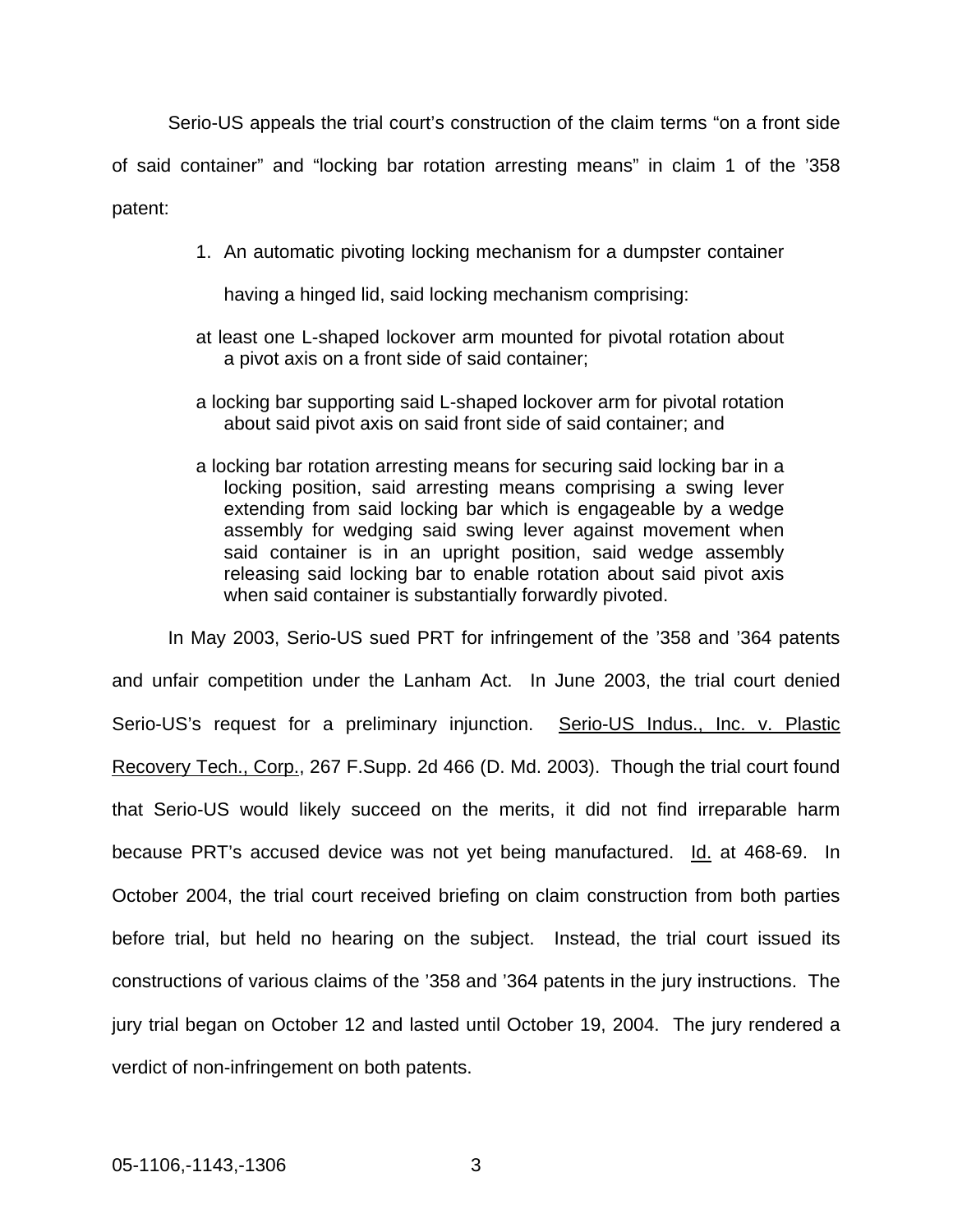Serio-US, however, does not appeal the judgment entered by the court. Serio-US instead complains of the trial court's alleged errors in improperly admitting evidence during the jury trial and the trial court's alleged errors in claim construction that appear in the jury instructions. Serio-US claims that the jury instructions contain claim construction errors. Yet, even though Serio-US submitted proposed jury instructions on the second day of trial, the record does not show that Serio-US objected to the trial court's jury instructions. Serio-US also did not move for a JMOL or a new trial.

Nevertheless, Serio-US argues that the trial court erred by interpreting claim 1 of the '358 patent as a means-plus-function claim. Serio-US also argues that the district court erred in its construction of "on a front side of said container" ("front side" limitation) and "locking bar rotation arresting means." Even so, with regard to the '364 patent, Serio-US does not complain of any specific claim construction. Instead, it broadly complains that the trial court improperly permitted experts to testify about the interpretation of the '358 and '364 patent claims and to opine on the ultimate issue of infringement. Thus, Serio-US's complaints about the trial court's construction of the '364 patent's claim are procedural.

Nonetheless, because Serio-US made no Federal Rule of Civil Procedure 50 or 59 motions (JMOLs or motions for new trial) on the ultimate question of infringement, this court affirms because it finds no prejudicial legal error. Furthermore, because Serio-US did not object to the jury instructions, which contained the court's claim interpretations, this court affirms the trial court's entry of the judgment because it finds no plain error.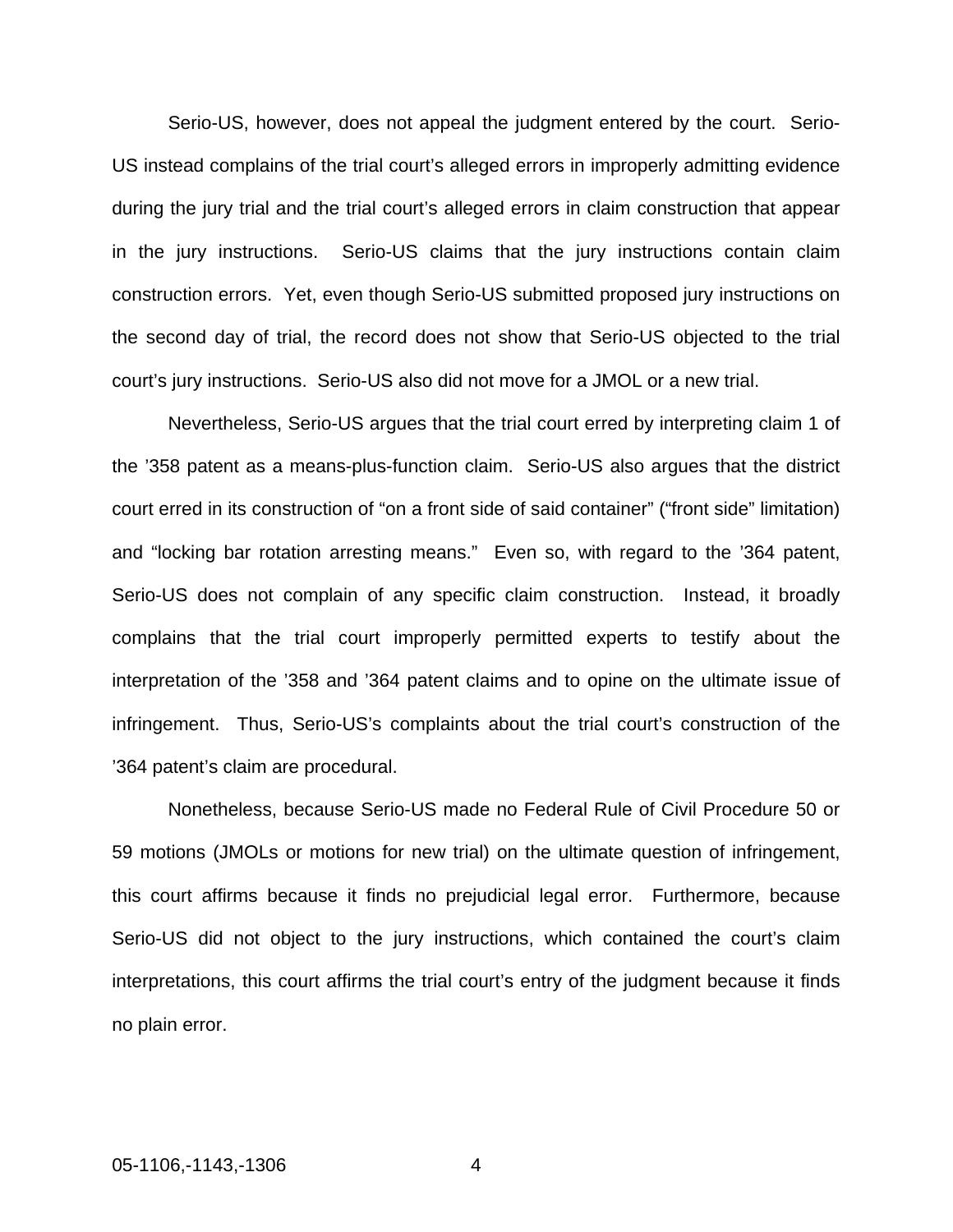The infringement analysis proceeds as a two-step process. "Step one, claim construction, is a question of law, that [this court] reviews de novo. Step two, comparison of the claims to the accused device, is a question of fact, and requires a determination that every claim limitation or its equivalent be found in the accused device." N. Am. Container, Inc. v. Plastipak Packaging, Inc., 415 F.3d 1335, 1344 (Fed. Cir. 2005) (internal citations omitted). Thus, while claim construction is a question of law, see Cybor Corp. v. FAS Techs. Inc., 138 F.3d 1448, 1451 (Fed. Cir. 1998) (en banc), infringement, whether literal or under the doctrine of equivalents, is a question of fact which this court reviews for substantial evidence, see Optical Disc. Corp. v. Del Mar Avionics, 208 F.3d 1324, 1333-34 (Fed. Cir. 2000); Bai v. L & L Wings, Inc., 160 F.3d 1350, 1353 (Fed. Cir. 1998). To reach the claim construction in this case, however, requires a review of the jury instructions. Accordingly, this court's first concern involves Rule 51 of the Federal Rules of Civil Procedure (Rule 51) and the procedural law governing the preservation of objections to those instructions. See Lummus Indus., Inc. v. D.M. & E., Corp., 862 F.2d 267, 270 (Fed. Cir. 1988) (applying Fourth Circuit law to determine the timeliness of an objection to a jury instruction).

#### A. Jury Instructions

Pursuant to Rule 51, a party must object to jury instructions "before the jury retires to consider its verdict, stating distinctly the matter objected to and the grounds for objection." Advanced Display Sys., Inc. v. Kent State Univ., 212 F.3d 1272, 1281-82 (Fed. Cir. 2000); Fed. R. Civ. P. 51 (2005). A party seeking to alter a judgment based on erroneous jury instructions must establish that (1) it made a proper and timely

II.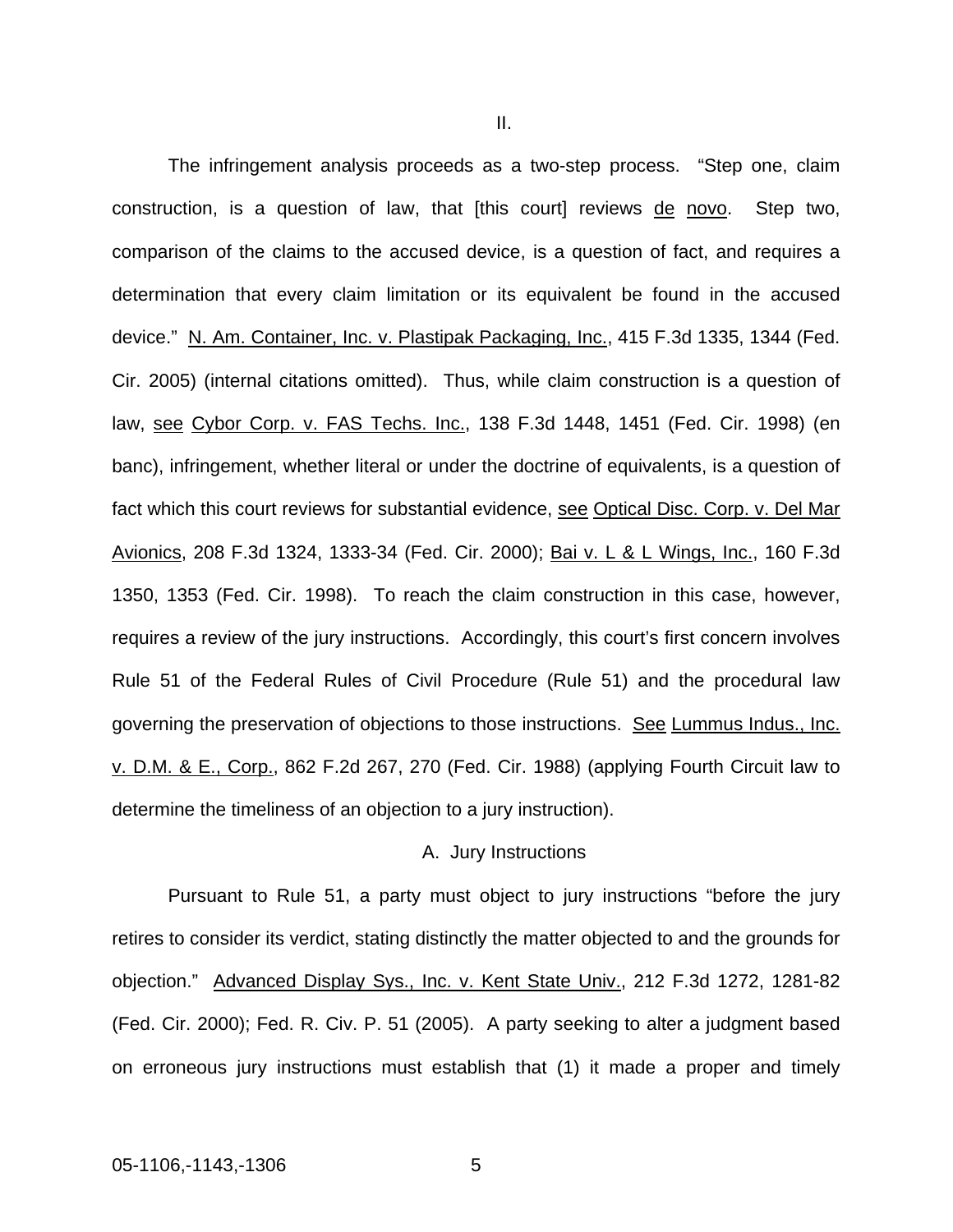objection to the jury instructions, (2) those instructions were legally erroneous, (3) the errors had prejudicial effect, and (4) it requested alternative instructions that would have remedied the error. Id. at 1281. Rule 51 allows appeal of a jury instruction only upon a timely objection under subsection (c). Fed. R. Civ. P. 51(d)(1) (2005). Alternatively, a party may appeal a jury instruction upon a showing that it contains plain error that affects substantial rights not preserved under subsection (d). Fed. R. Civ. P. 51(d)(2) (2005).

In the Fourth Circuit, if a party does not object to an instruction before the jury retires and does not submit desired instructions, it cannot complain on appeal unless it shows plain error, as required under Rule 51(d). Pogue v. Retail Credit Co., 453 F.2d [336 \(4th Cir. 1972\),](http://web2.westlaw.com/find/default.wl?DB=350&SerialNum=1972107845&FindType=Y&AP=&fn=_top&rs=WLW6.05&mt=Westlaw&vr=2.0&sv=Split) cert. denied, [409 U.S. 1109 \(1973\)](http://web2.westlaw.com/find/default.wl?DB=708&SerialNum=1973242183&FindType=Y&AP=&fn=_top&rs=WLW6.05&mt=Westlaw&vr=2.0&sv=Split); Hyde v. Land-of-Sky Regional Council, 572 F.2d 988 (4th Cir. 1978). This rule gives fair notice to trial judges of the precise nature of objections to a charge and permits corrections before the jury retires. Thus, this rule prevents unnecessary repeat trials. Atl. Coast Line R.R. Co. v. Bennett, [251 F.2d 934,](http://web2.westlaw.com/find/default.wl?DB=350&SerialNum=1958110053&FindType=Y&AP=&fn=_top&rs=WLW6.05&mt=Westlaw&vr=2.0&sv=Split) 938 (4th Cir. 1958). Furthermore, the Fourth Circuit has also held that a presentation of a lengthy request and prayer for instruction without any specific objections to the jury charge does not constitute compliance with Rule 51. St. Paul Fire [& Marine Ins. Co. v. Piedmont](http://web2.westlaw.com/find/default.wl?DB=350&SerialNum=1968118265&FindType=Y&AP=&fn=_top&rs=WLW6.05&mt=Westlaw&vr=2.0&sv=Split) [Natural Gas Co.,](http://web2.westlaw.com/find/default.wl?DB=350&SerialNum=1968118265&FindType=Y&AP=&fn=_top&rs=WLW6.05&mt=Westlaw&vr=2.0&sv=Split) 397 F.2d 263, 264 (4th Cir. 1968).

Serio-US did not object to the jury instructions as required by Rule 51(c). As a result, it may only appeal plain error, if any, under Rule 51(d). Therefore the only way the Fourth Circuit permits the appeal of a trial judge's error in jury instructions without an objection lodged at trial is when the record shows "plain error" resulting in a miscarriage of justice. Barger v. Mayor & City Council of Balt., 616 F.2d 730 (4th Cir. 1980); United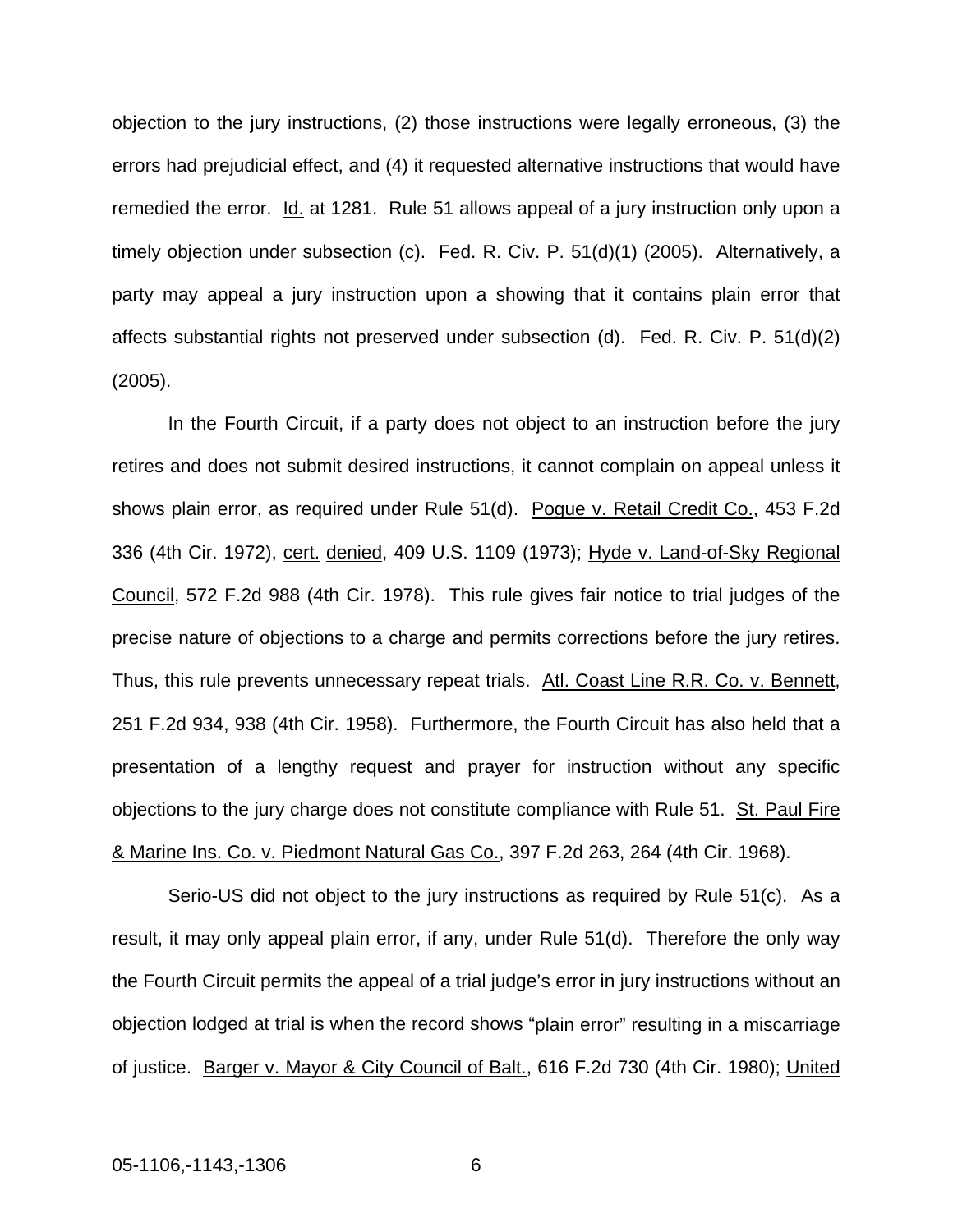States v. Bd. of Educ. of Mineral County, 253 F.2d 760, 765 (4th Cir. 1958). Plain error occurs when the error is so obvious or so serious that the public reputation and integrity of the judicial proceeding is impaired. Hafner v. Brown, 983 F.2d 570, 577 (4th Cir. 1992) (citing Dennis v. Gen. Elec. Corp., 762 F.2d 365, 367 (4th Cir.1985) (citing United States v. Socony-Vacuum Oil Co., 310 U.S. 150, 239 (1940))).

This court perceives no miscarriage of justice. In fact, the jury charge, considered as a whole, "fairly and adequately state[d] the pertinent legal principles," which in this case is the claim construction in question. Edens v. Goodyear Tire & Rubber Co., 858 F.2d 198, 207 (4th Cir. 1988) (quoting Chavis v. Finnlines, Ltd., 576 F.2d 1072, 1076 (4th Cir. 1978)). For the reasons explained below, this court does not find plain error or a miscarriage of justice in the trial court's jury instruction, construing the "front side" limitation. Furthermore, this court need not reach the "locking bar rotation arresting means" because the trial court's correct construction of the "front side" limitation adequately supports the jury's finding.

#### B. Claim Construction

This court need only ascertain that the district court's jury instruction containing its claim construction does not amount to a "miscarriage of justice." The trial court concluded that "front side" means "a location on a front side surface of a dumpster." Serio-US complains that the trial court erred in limiting the claim term "front side" to only the front side surface. Serio-US argues that the phrase "front side" means the portion of the container "toward the front." According to Serio-US, the '358 patent does not use the word "side" to refer to a surface, but to refer to a portion of an object.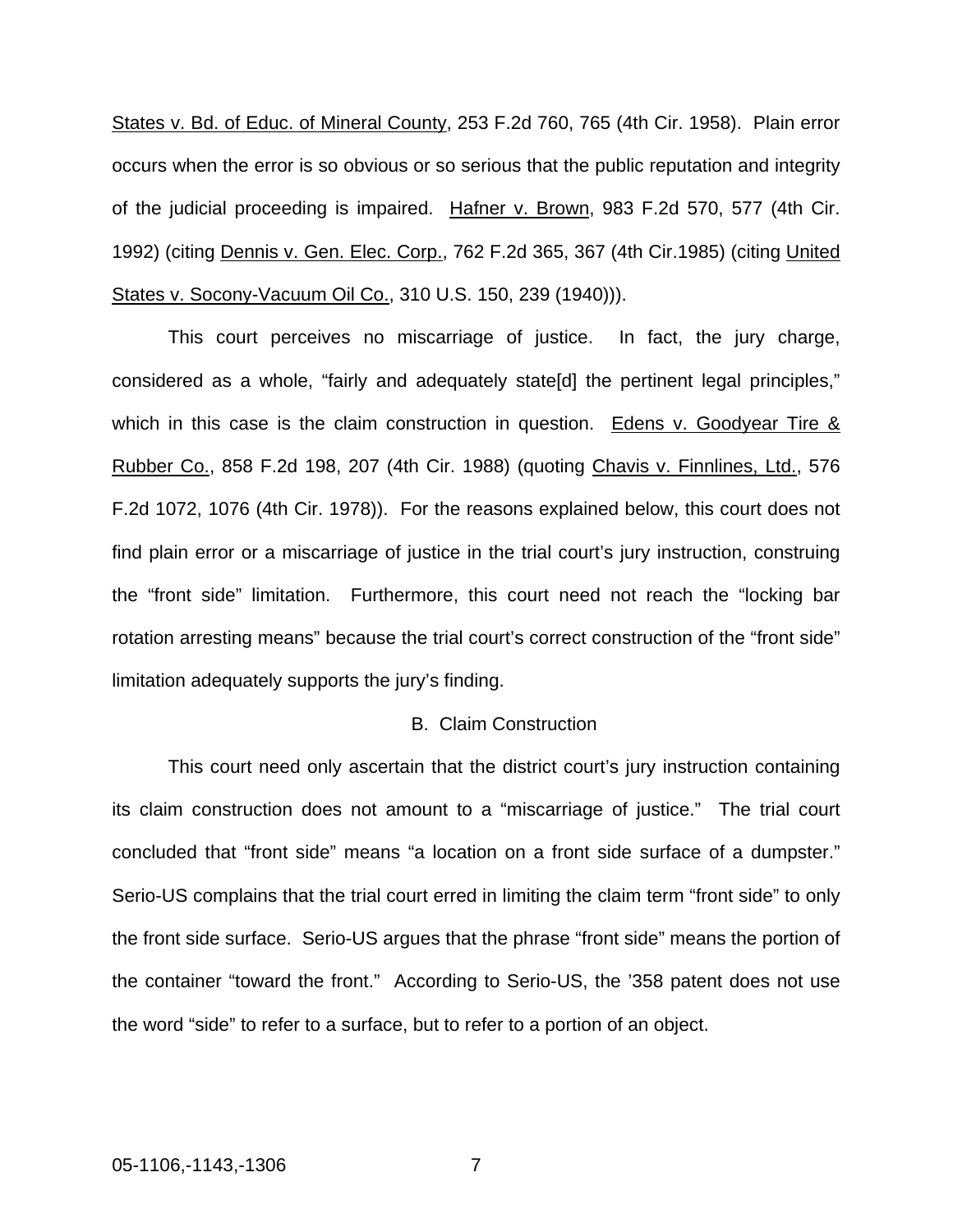A review of the intrinsic evidence in the patent shows the district court properly construed the "front side" limitation claim language to mean "a location on a front side surface of a dumpster." Transcript of Record at 910-912, Serio-US Indus., Inc. v. Plastic Recovery Tech., Corp., Nos. 05-1106, 05-1143, 05-1306 (Fed. Cir. argued Jan. 10, 2006) (emphasis added). In claim 8, the patent claims "a pivot shaft circumscribing the locking bar and extending along said front of said container." '358 patent, col. 4, ll. 47-49 (emphasis added). In claim 10, the locking mechanism "according to claim 8, further comprise[s] a hole through said locking bar and said pivot shaft, wherein a lock can be positioned through said hole." '358 patent, col. 4, ll. 53-56 (emphasis added). This claim language does not suggest that the district court's construction would amount to a "miscarriage of justice."

The specification also does not suggest any such miscarriage. According to the specification, the invention positioned "a lock, to lock the pivot bar in place with respect to the lockover arm, allowing the L-shaped lockover arm to be secured atop a lid of the dumpster container." '358 patent, col. 2, ll. 43-46 (emphasis added). Therefore, because the L-shaped lockover arm is secured atop the lid of a dumpster, and because the L-shaped lockover arm is fixed to the pivot shaft that extends along the front of the dumpster, then the claimed front side is the front side surface.

This court need not consider independently the "locking bar rotation arresting means" limitation. This court finds that the instructions as a whole fairly and adequately stated the pertinent legal principles, specifically the claim construction. As a result, this court does not detect any miscarriage of justice. This court affirms the trial court's claim construction.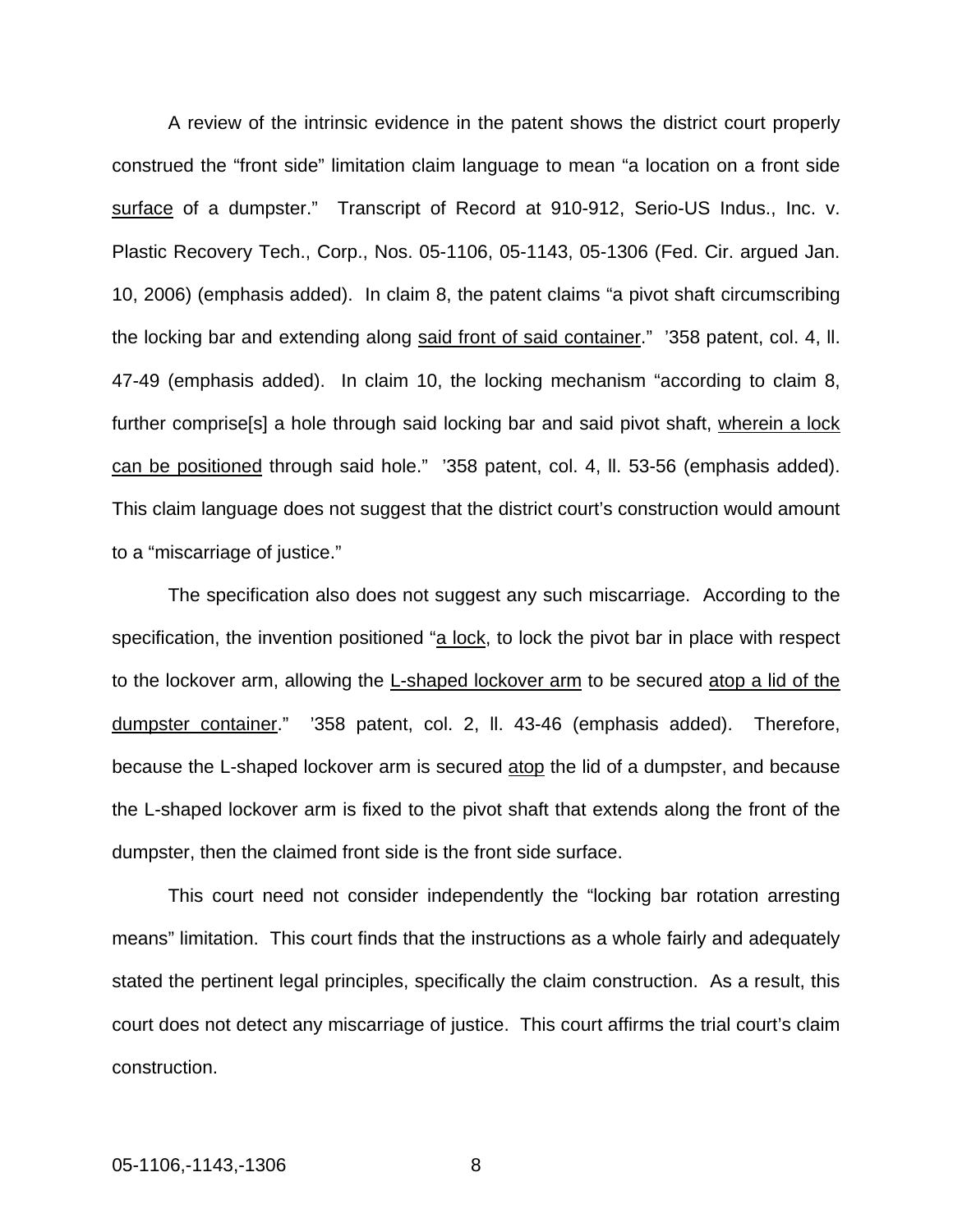#### C. Request for New Trial

Furthermore, Serio-US asks this court to remand the case to the trial court for "a correct claim interpretation," and for "a new trial on the issue of infringement . . . ." Brief of Plaintiff-Appellant at 61, Serio-US Indus., Inc. v. Plastic Recovery Tech., Corp., Nos. 05-1106, 05-1143, 05-1306 (Fed. Cir. argued Jan. 10, 2006). However, Serio-US did not file a motion for JMOL or new trial. Without a motion for JMOL or a new trial after a jury verdict, this court will only vacate and remand if it finds a prejudicial legal error in the conduct of the trial. Acoustical Design, Inc. v Control Elecs. Co., Inc., 932 F.2d 939, 941 (Fed. Cir. 1991) (citing Railroad Dynamics, Inc. v. A. Stucki Co., 727 F.2d 1506, 1511 (Fed. Cir. 1984). "Prejudicial legal error exists when it appears to the court [that the error is] inconsistent with substantial justice.'" Advanced Display Sys., Inc. v. Kent State Univ., 212 F.3d 1272, 1283 (Fed. Cir. 2000) (quoting Fed.R.Civ.P. 61). As explained above, this court detects no prejudicial legal error in the trial court's claim construction. Thus, without Rule 50 and 59 motions, the jury verdict of infringement can only be vacated and remanded if prejudicial legal error is found. Generally, if a judgment of infringement is not appealed, it is left standing. See e.g., Advanced Cardiovascular Sys., Inc. v. Scimed Life Sys., Inc., 261 F.3d 1329 (Fed. Cir. 2001). Having found no prejudicial legal error, this court affirms the trial court's entry of the judgment of non-infringement in accordance with the jury verdict.

#### III.

Turning to Serio-US's appeals of the trial court's admission of certain evidence, this court must affirm. Serio-US appealed evidentiary rulings made by the trial court during hearings and the jury trial. Serio-US seeks a remand for a new trial because it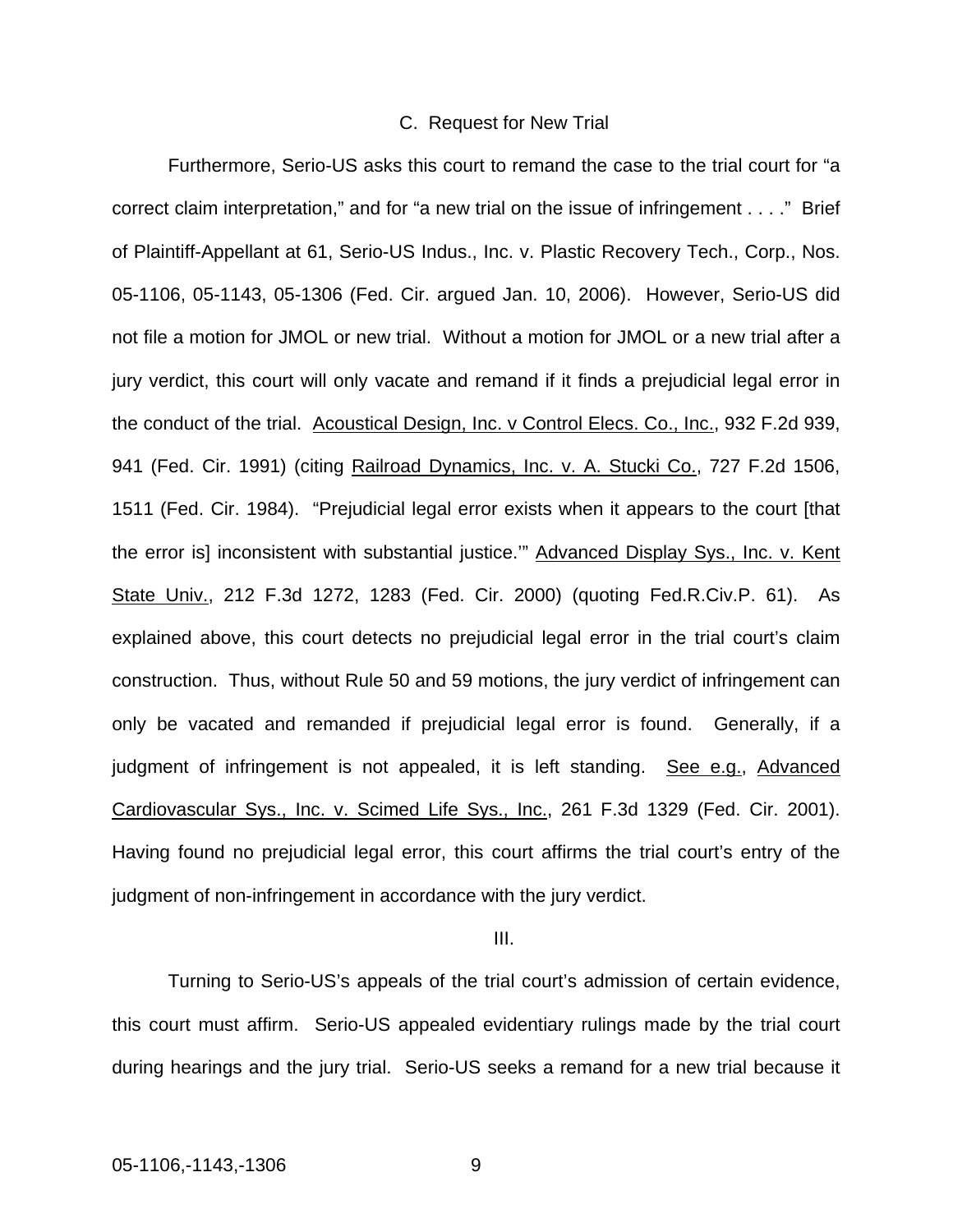believes the evidentiary rulings led to a flawed claim construction. Trial courts have the discretion to hear expert testimony in connection with claim construction issues. See Phillips v. AWH Corp., 415 F.3d 1303, 1318-19 (Fed. Cir. 2005) (en banc) ("[E]xtrinsic evidence in the form of expert testimony can be useful to a court for a variety of purposes . . . ."). Moreover, a trial court may consult the accused device for context that informs the claim construction process. Wilson Sporting Goods Co. v. Hillerich & Bradsby Co., 442 F.3d 1322, 1326-27 (Fed. Cir. 2006) ("knowledge of that product or process provides meaningful context for . . . claim construction."); Pall Corp. v. Hemasure Inc., 181 F.3d 1305, 1308 (Fed. Cir. 1999) ("Although the construction of the claim is independent of the device charged with infringement, it is convenient for the court to concentrate on those aspects of the claim whose relation to the accused device is in dispute.").

As this court stated recently, "a court should discount any expert testimony 'that is clearly at odds with the claim construction mandated by the claims themselves, the written description, and the prosecution history, in other words, with the written record of the patent.'" Phillips, 415 F.3d at 1318. In this case, the trial court did not abuse its discretion in using extrinsic evidence to arrive at its claim construction. Rather, the trial court gave appropriate reliance to the intrinsic evidence on the meaning of the patent. The trial court consulted expert testimony only "to provide background on the technology at issue, to explain how an invention works, to ensure that the court's understanding of the technical aspects of the patent is consistent with that of a person of skill in the art, or to establish that a particular term in the patent or the prior art has a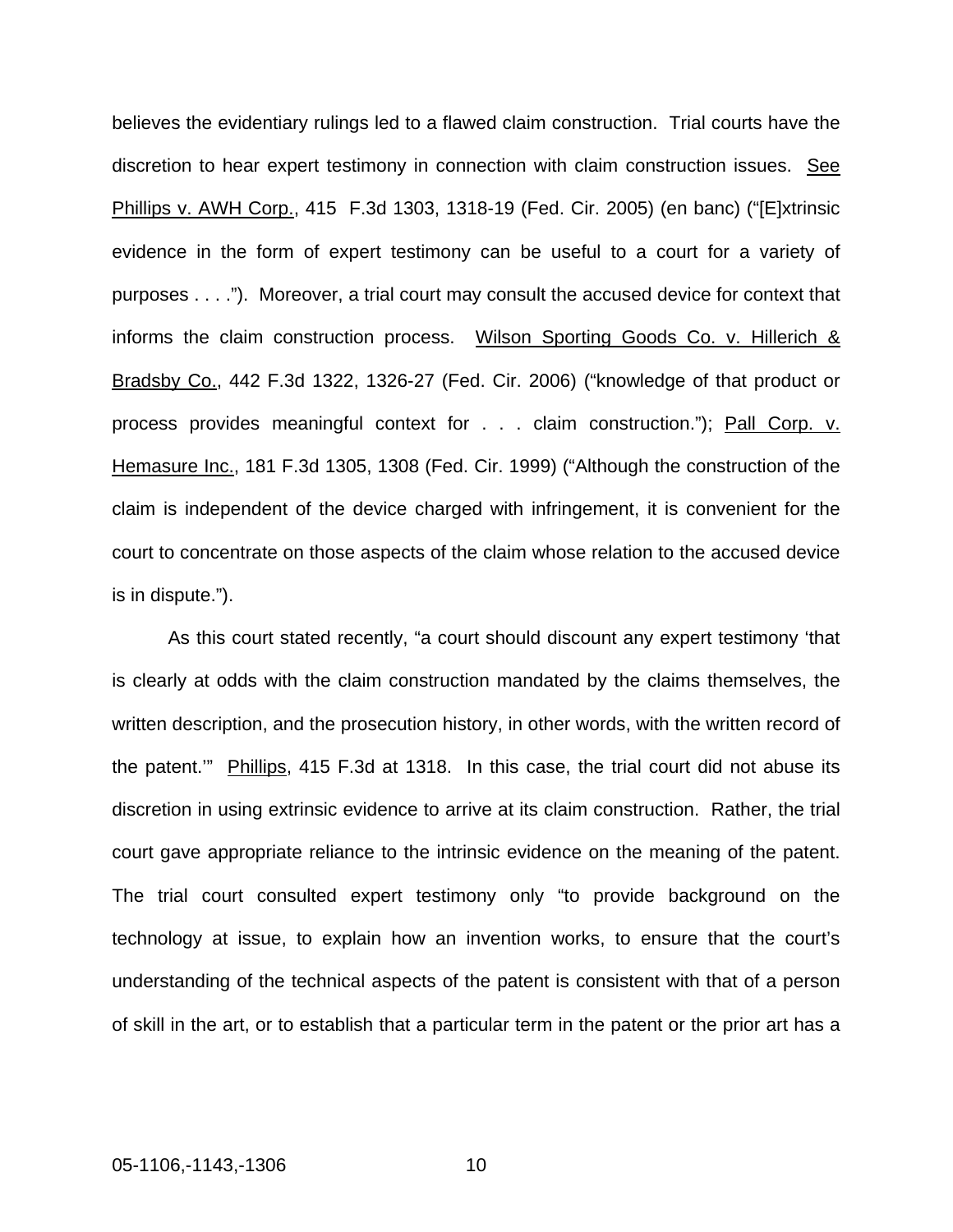particular meaning in the pertinent field." Id. at 1318. As a result, this court affirms the trial court's evidentiary rulings.

### IV.

Regarding PRT's cross-appeal, the trial court struck PRT's counterclaims, and denied PRT's JMOLs on its counterclaims. The trial court also denied PRT's motion for attorney fees under 35 U.S.C. § 285 and 15 U.S.C. § 1117(a). PRT argues that Serio-US's claims of infringement were baseless, and therefore, made in bad faith. As the basis for attorney fees that it seeks, however, PRT only attacks Serio-US's behavior during litigation.

#### A. Counterclaims

Under the law of the United States Court of Appeals for the Fourth Circuit, this court reviews the dismissal of PRT's counterclaims without deference. De'Lonta v. Angelone, 330 F.3d 630, 633 (4th Cir. 2003). A court "should not dismiss a complaint for failure to state a claim unless after accepting all well-pleaded allegations in the [defendant's counterclaim] as true and drawing all reasonable factual inferences from those facts in the [defendant's] favor, it appears certain that the [defendant] cannot prove any set of facts in support of his claim entitling him to relief." Slade v. Hampton Roads Reg'l Jail, 407 F.3d 243, 248 (4th Cir. 2005) (internal quotation marks and citations omitted).

Likewise, because PRT renewed its objection to the dismissal of its counterclaims following a jury trial through a JMOL, this court also applies the Fourth Circuit law. The Fourth Circuit holds that whether a JMOL should have been granted is a question of law requiring de novo review on appeal. Gairola v. Com. of Va. Dep't of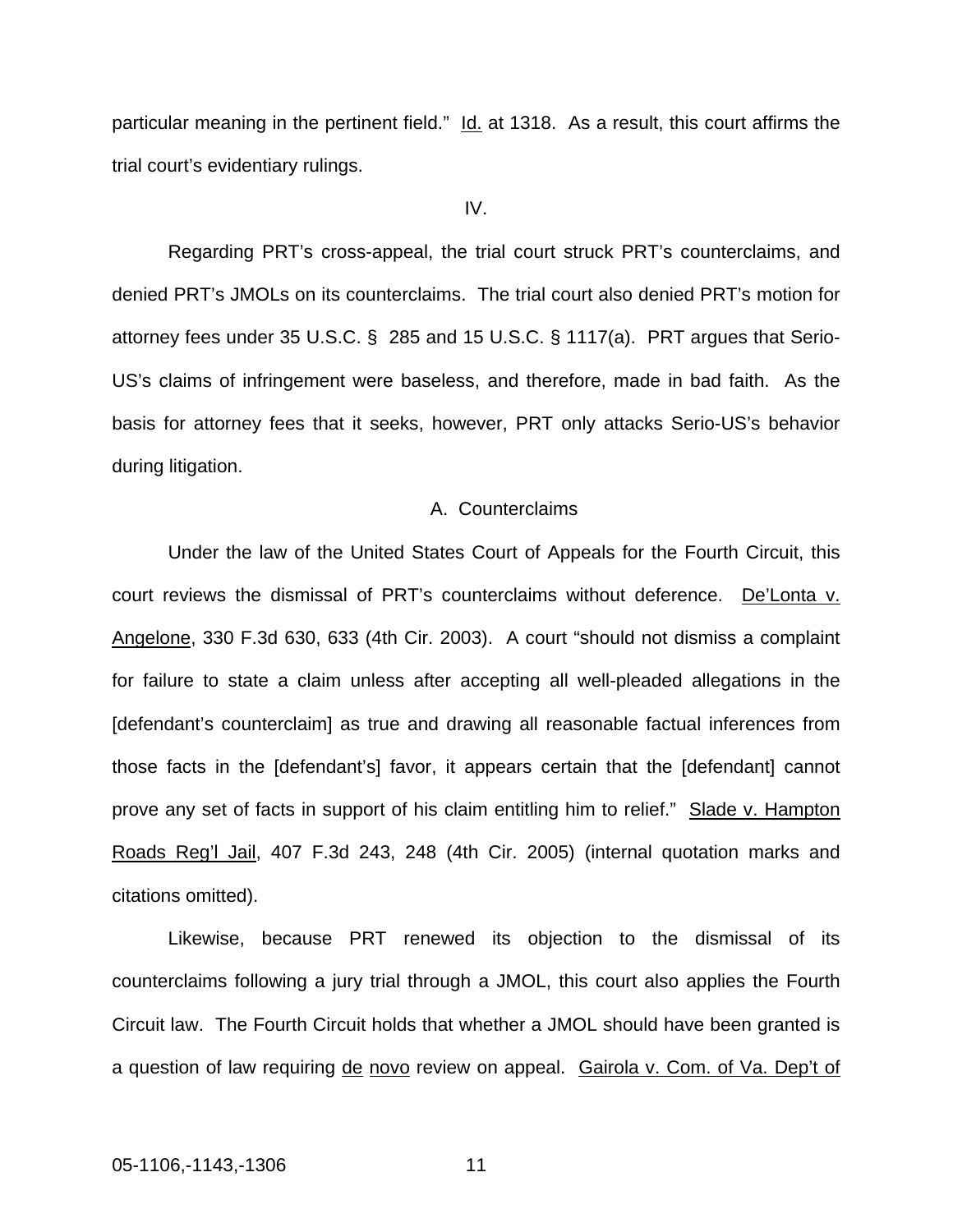Gen. Servs., 753 F.2d 1281, 1285 (4th Cir. 1985). An appellate court may not, when reviewing the propriety of a JMOL, "weigh the evidence, pass on the credibility of witnesses, or substitute [its] judgment of the facts for that of the jury." Tights, Inc. v. Acme McCrary Corp., 541 F.2d 1047, 1055 (4th Cir. 1976). Although the courts have adopted numerous formulations for the standard of review regarding a JMOL, the test is essentially whether, without weighing the evidence or considering the credibility of the witnesses, "there can be but one conclusion as to the verdict that reasonable jurors could have reached." Wheatley v. Gladden, 660 F.2d 1024, 1027 (4th Cir. 1981).

The trial court found that Serio-US brought its action in reliance on the opinion of patent counsel. Before filing suit, Serio-US also attempted to communicate with PRT, but received no response. In addition, the trial court noted that its initial ruling on a motion for a temporary restraining order detected a likelihood that Serio-US would succeed on the merits of its infringement claims against PRT. Thus, the record amply supports the trial court's rulings.

#### (1) State Law Counterclaims

However, despite ample support in the record, this court has held that federal patent law preempts state-law tort liability for a patentholder's good faith conduct in communications asserting infringement of its patent and warning about potential litigation. See, e.g., Zenith Elecs. Corp. v. Exzec, Inc., 182 F.3d 1340, 1355 (Fed. Cir. 1999). Therefore, this court must first determine whether federal patent law preempts any of PRT's counterclaims.

In its counter-claim, PRT asserted causes of action for unfair competition in violation of the Lanham Act (§ 43(a)), and state common law tortious interference and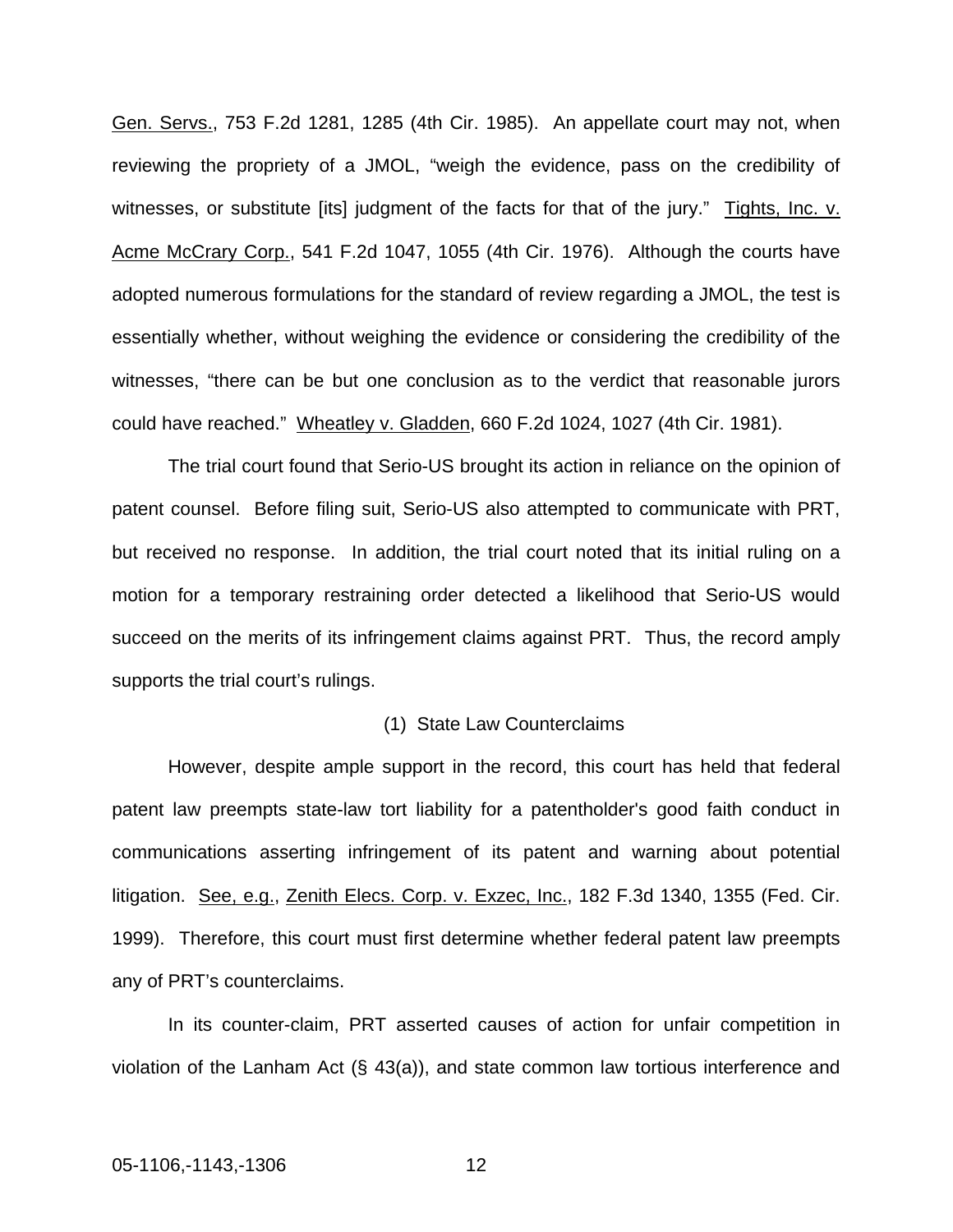unfair competition claims. The only factual assertions contained in PRT's counterclaim refer to Serio-US's "statements to the garbage industry and trade generally and to its customers and PRT's customers specifically stating that PRT's product infringes the '358 and '364 patents."

Therefore, with regard to PRT's state-law claims, they survive federal preemption only to the extent that those claims are based on a showing of "bad faith" action in asserting infringement. Zenith, 182 F.3d at 1355. Accordingly, to avoid preemption, "bad faith must be alleged and ultimately proven, even if bad faith is not otherwise an element of the tort claim." Id. In Globetrotter Software, Inc. v. Elan Computer Group, Inc., 362 F.3d 1367, 1377 (Fed. Cir. 2004), this court held that "[a] plaintiff claiming that a patent holder has engaged in wrongful conduct by asserting claims of patent infringement must establish that the claims of infringement were objectively baseless." As noted, the trial court's preliminary injunction order, weighing a likelihood of infringement, "determine[d] that the Plastic Recovery device does infringe." Serio-US, 267 F.Supp. 2d at 468-69. In addition, before dismissing the state law counterclaims, PRT outlined for the trial court all of the facts that supported their state law counterclaims. Furthermore, in dismissing the state law counterclaims, the trial court twice noted that Serio-US's claims were objectively reasonable. The trial court also noted that Serio-US relied upon patent counsel in deciding to sue PRT for infringement. Furthermore, even following a jury trial, the trial court still found no evidence to support reinstatement of the previously dismissed counterclaims. This court has previously stated:

A patentee that has a good faith belief that its patents are being infringed violates no protected right when it so notifies infringers. Accordingly, a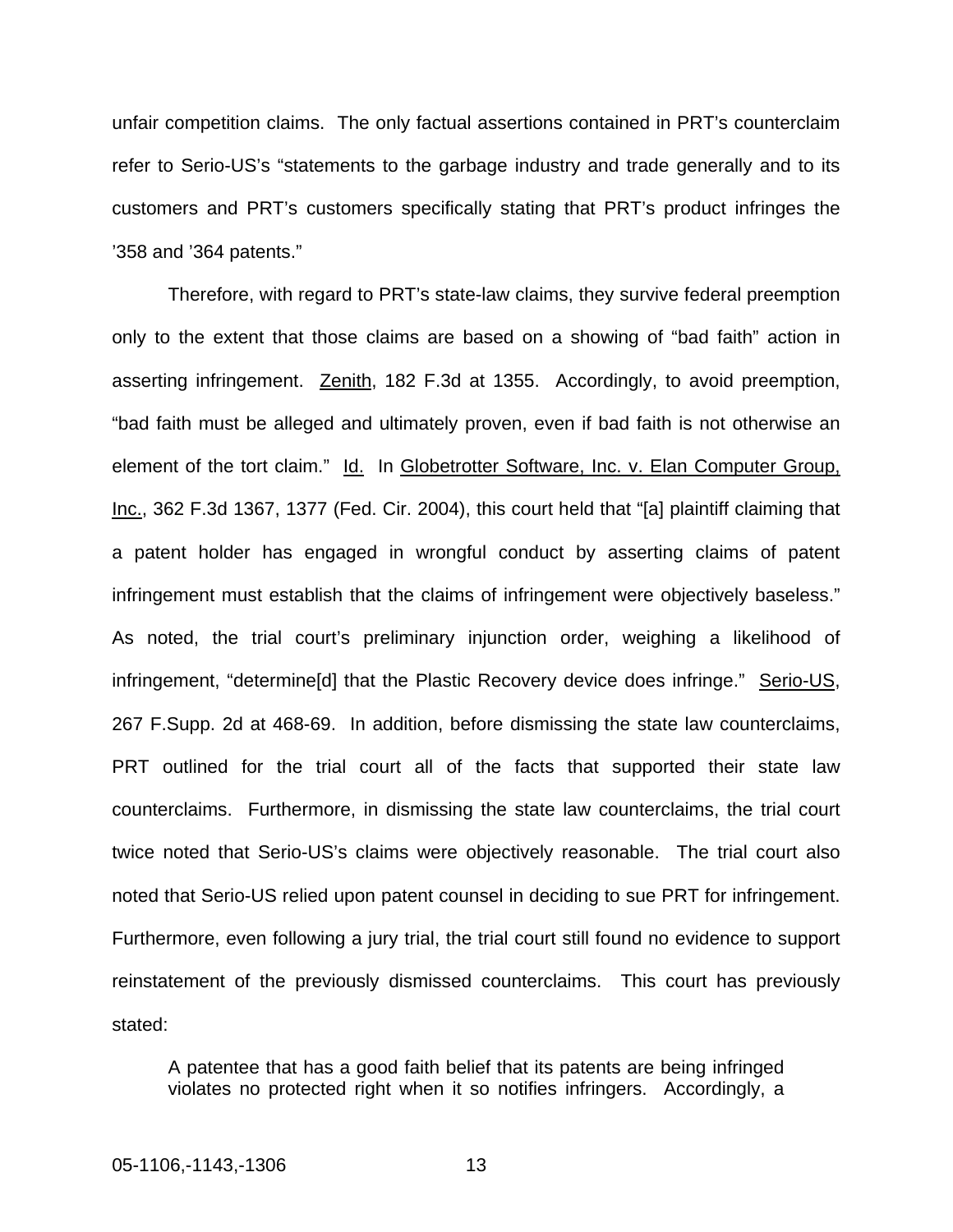patentee must be allowed to make its rights known to a potential infringer so that the latter can determine whether to cease its allegedly infringing activities, negotiate a license if one is offered, or decide to run the risk of liability and/or the imposition of an injunction.

Va. Panel Corp. v. MAC Panel Co., 133 F.3d 860, 869 (Fed. Cir. 1997) (quoting Mallinckrodt, Inc. v. Medipart, Inc., 976 F.2d 700, 709 (Fed. Cir. 1992)). The trial court did not find that Serio-US acted in bad faith. This court, likewise, does not find that the only conclusion that reasonable jurors could have reached was that Serio-US engaged in bad faith. This court, therefore, affirms the trial court's denial of PRT's JMOL affirming the trial court's dismissal of its state law counterclaims.

(2) Lanham Act Unfair Competition Counterclaim

With regard to PRT's Lanham Act unfair competition counterclaim, Federal Circuit law also applies. Zenith, 182 F.3d at 1346-47. Because of the tension between federal patent law and a Lanham Act claim for unfair competition, id. at 1352-53, this court previously concluded that it will impose § 43(a) liability on a patentee for marketplace statements only if the statements are proven to have been made in bad faith, id. at 1354-55. Because the analysis is the same as for the state law counterclaims asserted by PRT, this court also affirms the trial court's denial of PRT's JMOL affirming the trial court's dismissal of PRT's § 43(a) unfair competition counterclaim.

B. 35 U.S.C. § 285 "Exceptional Case" Attorney Fees

PRT appeals the trial court's refusal of attorney fees under section 285. This court applies Federal Circuit law to the issue of attorney fees in patent infringement cases. Special Devices, Inc. v. OEA, Inc., 269 F.3d 1340, 1343 (Fed. Cir. 2001). The court in exceptional cases may award reasonable attorney fees to the prevailing party.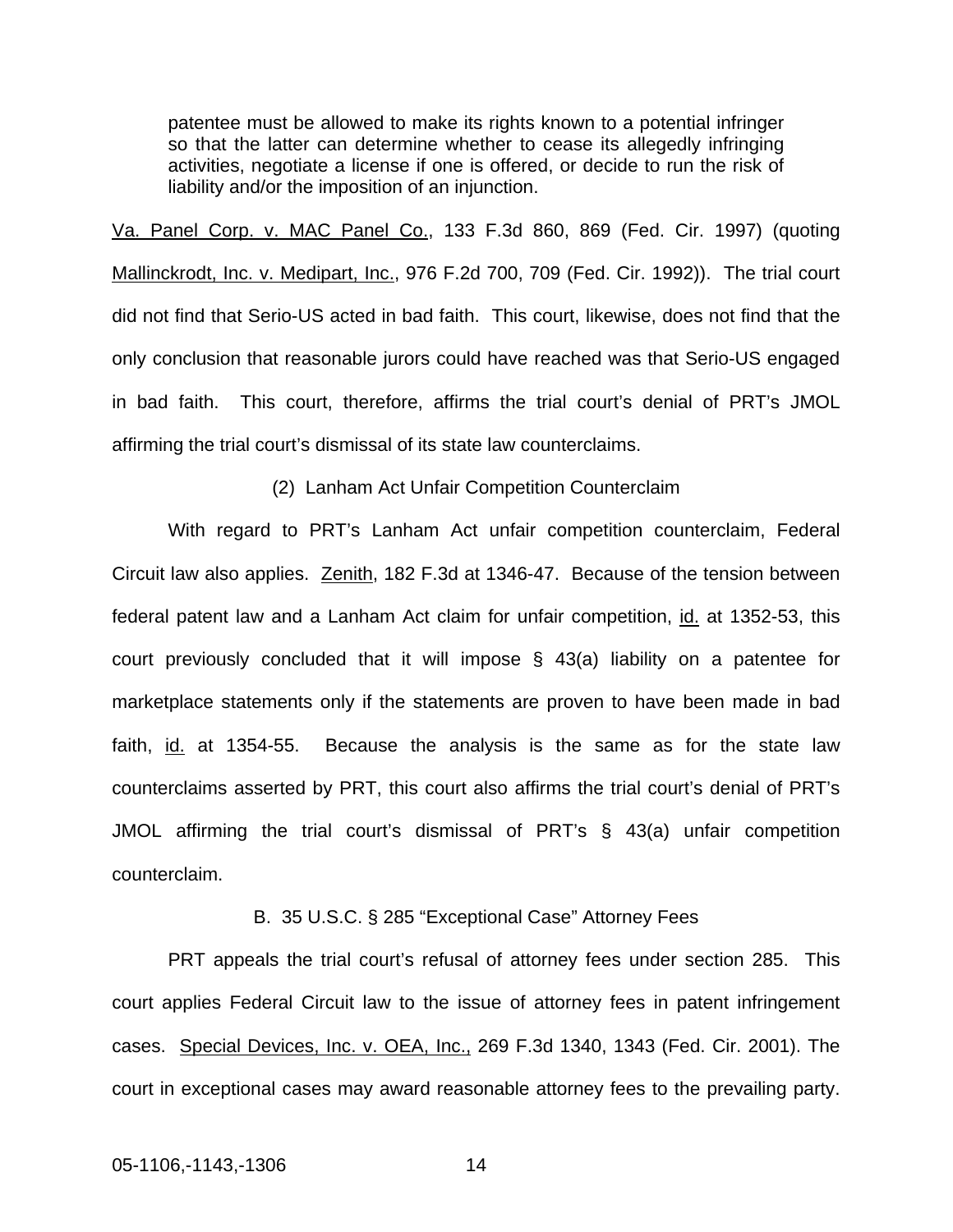35 U.S.C. § 285 (2005). This court reviews a denial of attorney fees under 35 U.S.C. § 285 for an abuse of discretion; but reviews the factual determination whether a case is exceptional under § 285 for clear error. Forest Labs., Inc. v. Abbott Labs., 339 F.3d 1324, 1328 (Fed. Cir. 2003).

Exceptional cases usually feature some material, inappropriate conduct related to the matter in litigation, such as willful infringement, fraud or inequitable conduct in procuring the patent, misconduct during litigation, vexatious or unjustified litigation, conduct that violates Federal Rule of Civil Procedure 11, or like infractions. See, e.g., Cambridge Prods. Ltd. v. Penn Nutrients, Inc., 962 F.2d 1048, 1050-51 (Fed. Cir. 1992); Beckman Instr., Inc., v. LKB Produkter AB, 892 F.2d 1547, 1551 (Fed. Cir. 1989). Absent misconduct in the litigation or in securing the patent, a trial court may only sanction the patentee if both the litigation is brought in subjective bad faith and the litigation is objectively baseless. Professional Real Estate Investors v. Columbia Pictures Indus., 508 U.S. 49, 60-61 (1993); see also Forest Labs., 339 F.3d at 1329-31. In this case, the standards for an exceptional case mirror the standards for deciding PRT's counterclaims. To ascertain the exceptionality of this case, the trial court needed to examine whether Serio-US undertook this litigation in bad faith.

As previously noted, the trial court noted that its initial assessment of the merits of Serio-US's case found a likelihood of success on infringement. Serio-US, 267 F.Supp. 2d at 468-69. The trial court also noted that Serio-US relied on the opinion of patent counsel in initiating its action, and did not proceed without efforts to contact PRT. Following a jury trial, the trial court again entertained PRT's requests for recovery in the form of a JMOL on its counterclaims and a motion for attorney fees as an exceptional